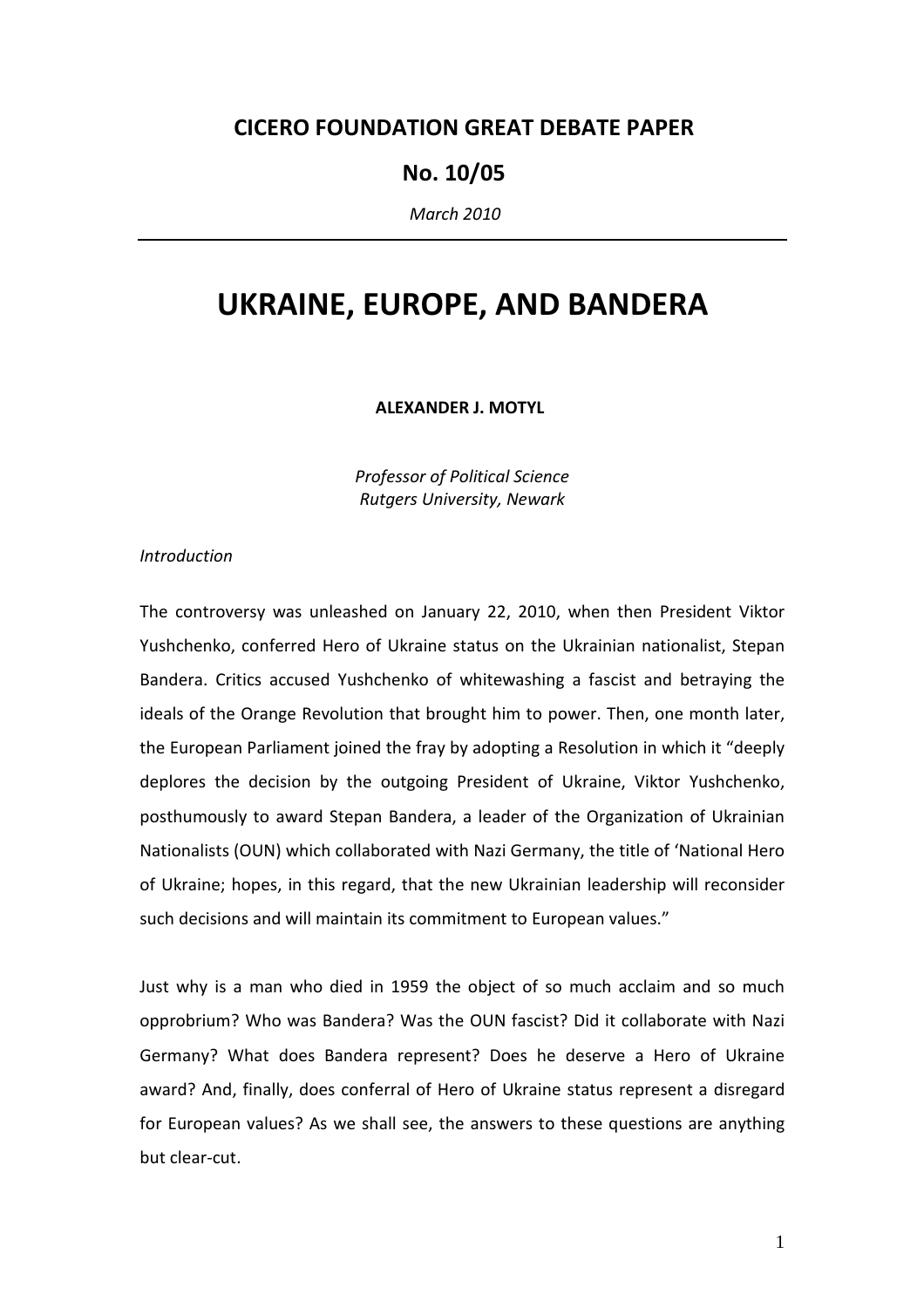## Who was Bandera?

Stepan Bandera, born in 1909 in what was then Austria-Hungary, was the leader of one of the factions of the Organization of Ukrainian Nationalists, a typically nationalist movement that emerged in 1929, took root in the Ukrainian-inhabited lands of eastern Poland in the 1930s, and engaged in grass roots organization of young people and occasional acts of violence against the Polish authorities and perceived Ukrainian turncoats. He spent much of the late 1930s in a Polish prison and much of the early 1940s in a German prison. After the war, he became the leader of one of the émigré OUN factions known as the OUN-B and remained in charge of its anti-Soviet activities until being assassinated by a Soviet agent in Munich in 1959. Although Bandera is associated with the Ukrainian resistance movement that bears his name, he never set foot in today's Ukraine after 1934. His name came to symbolize the nationalist struggle, partly because his supporters used it to differentiate themselves from other OUN factions and partly because the Soviets used it to suggest that the movement lacked popular support.

Bandera, like most of the youthful members of the OUN in eastern Poland, was deeply committed to waging a revolutionary struggle for an independent Ukrainian state. Bandera was no democrat, and he was no liberal. He admired toughness, hierarchy, and strict discipline. He believed a revolutionary movement could succeed only if it had an authoritarian structure and a strong leader. He had no qualms about employing violence in the pursuit of national liberation. In all these regards, he and his radical nationalist comrades closely resembled the Algerian nationalists in the National Liberation Front, the Palestinian nationalists in the Palestine Liberation Organization, and the Jewish nationalists in the Irgun or the "Stern Gang." Bandera was the Ukrainian version of Ahmed Ben Bella, Yasser Arafat, Menachem Begin, and Avraham Stern.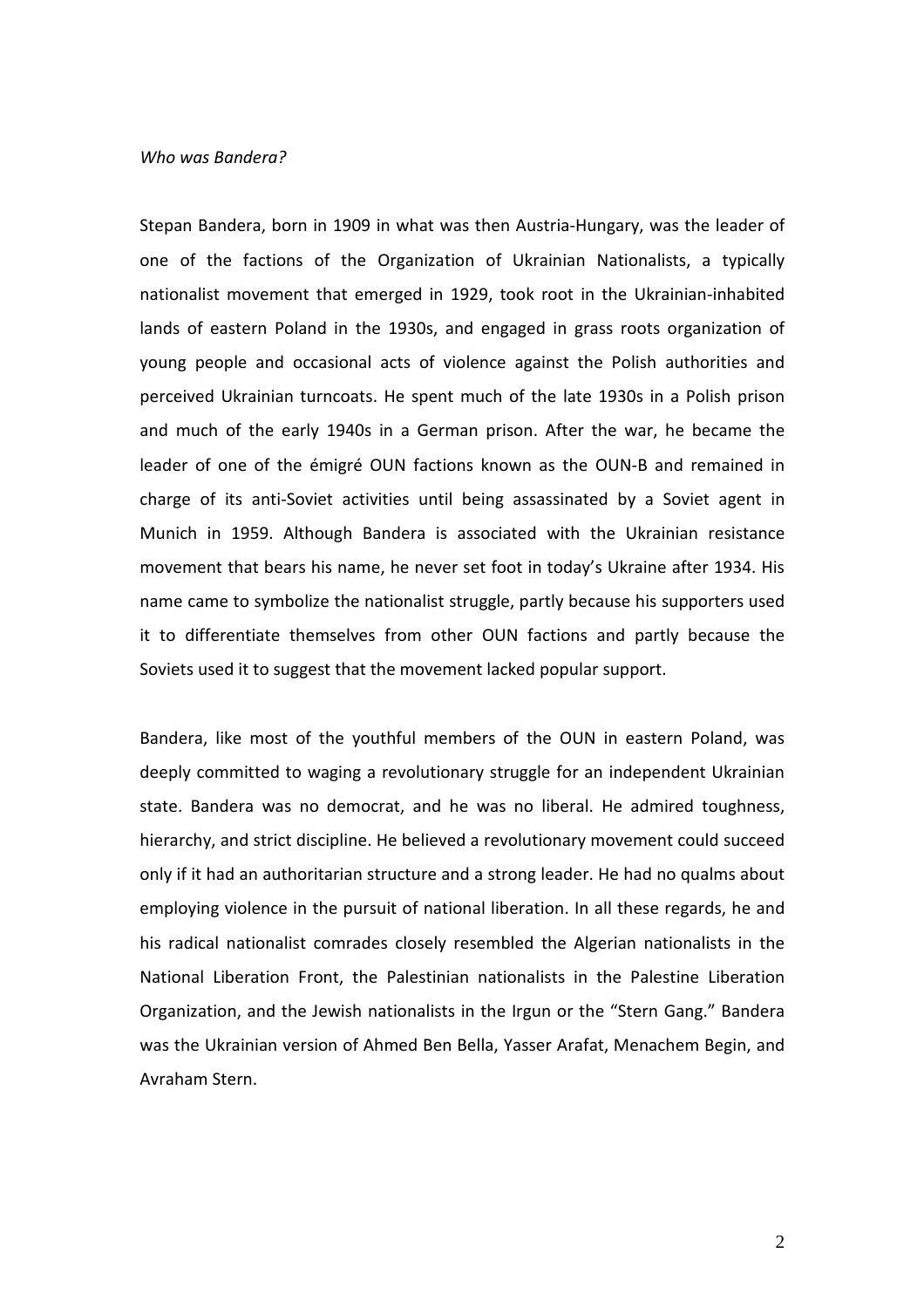#### Was the OUN fascist?

Answering this question requires a brief digression into definitions—of both nationalism and fascism. Nationalism can be understood either as an ideology or as a movement. As an ideology, nationalism is a set of ideas that explains why a nation should have its own independent state. As a movement, nationalism is a set of organizations or individuals that pursue independent statehood for a nation. In sum, nationalism is about national liberation.

Fascism can be understood as an ideology, a system of rule, or a movement. As an ideology, fascism is a set of ideas that explain why a specifically fascist system of rule is optimal for society. As a system of rule, fascism is non-democratic and nonsocialist and has a domineering party, a supreme leader, a hyper-masculine leader cult, and a chauvinist, statist ideology. As a movement, fascism is a set of organizations or individuals that pursue fascism as an ideology and a system of rule. In sum, fascism is about a system of rule.

There is no reason that nationalism must have fascist components. The striving for national liberation is perfectly compatible with every philosophy, political ideology, culture, and economic theory. Unsurprisingly, nationalist ideologies and movements have spanned the political spectrum, being found among democrats, liberals, authoritarians, militarists, fascists, Communists, Catholics, Islamists, Jews, and capitalists. Interwar nationalist movements tended to be influenced by the prevailing fascist ethos just as post-World War II national liberation struggles tended to be influenced by the prevailing Communist ethos—which is simply to say that nationalism is malleable and can adapt itself to a variety of political ideologies, even, as in the nineteenth century, to liberalism.

Fascism, meanwhile, presupposes an independent nation state and proposes to reorganize it along specifically fascist lines. In that sense, fascism is not about national liberation per se; instead, it assumes that national liberation and the attainment of a nation state has already taken place. Logically, this means that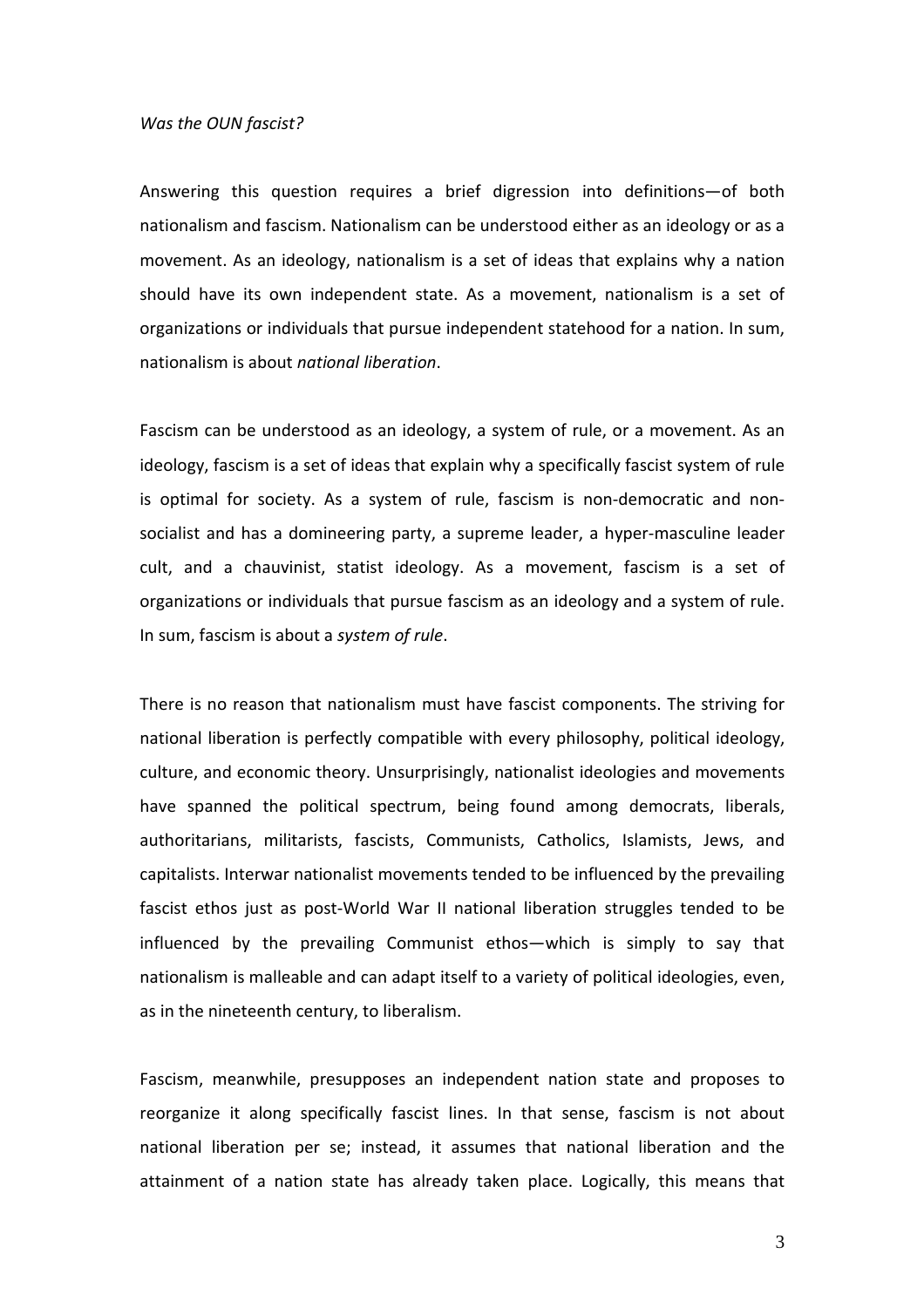nation-statehood is a necessary condition of fascism: that is, fascist ideologies, movements, and systems of rule can exist if and only if an independent nation state is already in existence.

Fascists therefore run or aspire to run already existing nation states. Nationalists, in contrast, aspire to create nation states. Fascists are always authoritarians and chauvinists; nationalists can be liberals, democrats, Communists, authoritarians, or fascists. Nationalists and fascists sometimes look alike, but their differences are greater than their similarities.

Seen in this light, the OUN is best regarded as a nationalist—and not a fascist movement for several reasons.

First, the one thing every member of the Ukrainian nationalist movement agreed on—from its inception in the early 1920s to its demise in Ukraine in the mid-1950s to its survival in émigré form in subsequent decades—was national liberation and independent statehood. This is abundantly clear from official documents, letters, memoirs, interviews, eyewitness accounts, and secondary sources.

Second, the Ukrainian nationalist movement's relationship to political ideologies changed continually, proceeding from an apolitical militarism to authoritarianism to fascism to democracy to social democracy. The OUN's predecessor in the 1920s, the Ukrainian Military Organization (UVO), was a collection of patriotically inclined exsoldiers with little sense of political ideology. The OUN began initially as a quasiauthoritarian movement, adopted fascist elements by the late 1930s and early 1940s, abandoned them by 1943-1944, and began adopting progressively more democratic and social-democratic characteristics in the mid- to late-1940s and 1950s. Nationalism was constant, while the political ideology was variable.

Third, many of the fascist-like elements of the Ukrainian nationalist movement can be accounted for by the demands of illegal underground activity. All nationalliberation struggles, whether in Ukraine, Croatia, Vietnam, Algeria, Ireland, Spain,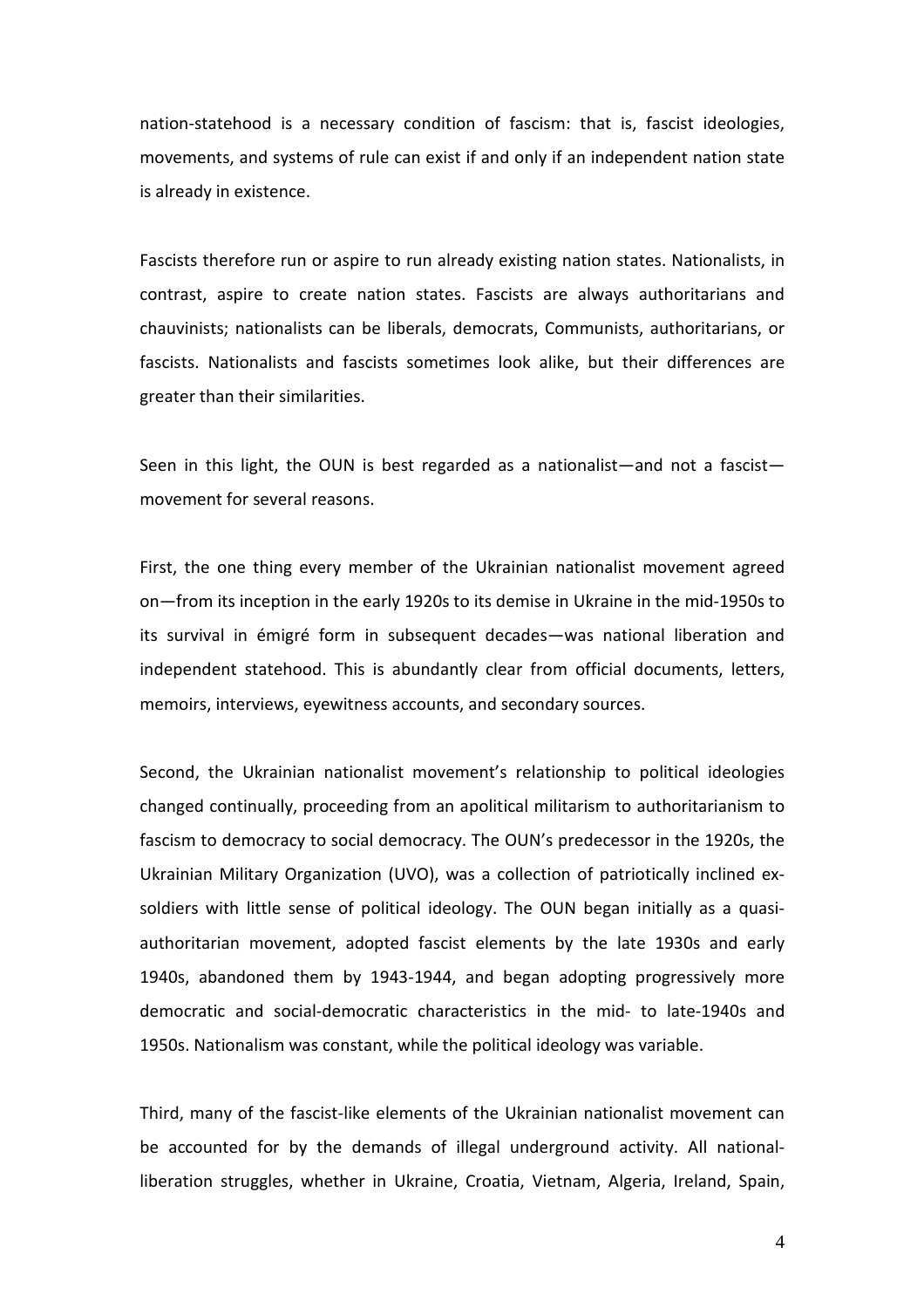Israel, or Palestine, must be hierarchical and conspiratorial; all emphasize the primacy of the political in general and the independent state in particular; all are hostile to real and perceived enemies, whether other movements, other nations, or potential turncoats within their own nations; and all employ violence and oftentimes terrorism. These similarities are not accidental, as pursuing the goal of an independent nation-state is rightly perceived by existing states as profoundly subversive and thereby forces movements to adapt accordingly.

Fourth, some fascist-like components of the Ukrainian nationalist movement may also be explained by its existence within a "tough," anti-democratic neighborhood. Inter-war Europe in general and inter-war Eastern Europe in particular had very few exemplars of effective liberal democracy. Authoritarianism was the rule, and it would have been well-nigh impossible for an underground nationalist movement to have adopted liberal democratic goals in such circumstances. Moreover, authoritarianism, totalitarianism, and fascism seemed to "work," regenerating and revitalizing struggling societies all across Europe, Latin America, and Asia.

None of these points gets the Ukrainian nationalists off the hook. There is no doubt that they moved in the direction of fascism and that, by the early 1940s, many of them had fully bought into its tenets. That said, they did so precisely because they were nationalists. Violence, authoritarianism, and conspiracy provided the means of national liberation, while fascism provided a vision of the future Ukrainian nationalist state. While violence, authoritarianism, and conspiracy are intrinsic to underground radical movements—one simply cannot imagine the Ukrainian nationalists without them—fascism was conditionally attractive. If it seemed to suggest the way to go, nationalists embraced it. If it proved not to be the way to go—as the German crackdown on the nationalists in mid-1941 demonstrated—then alternatives had to be found and, more important, were found. And they could be found precisely because fascism was not an intrinsic component of the Ukrainian nationalist movement or, for that matter, of any genuine nationalist movement.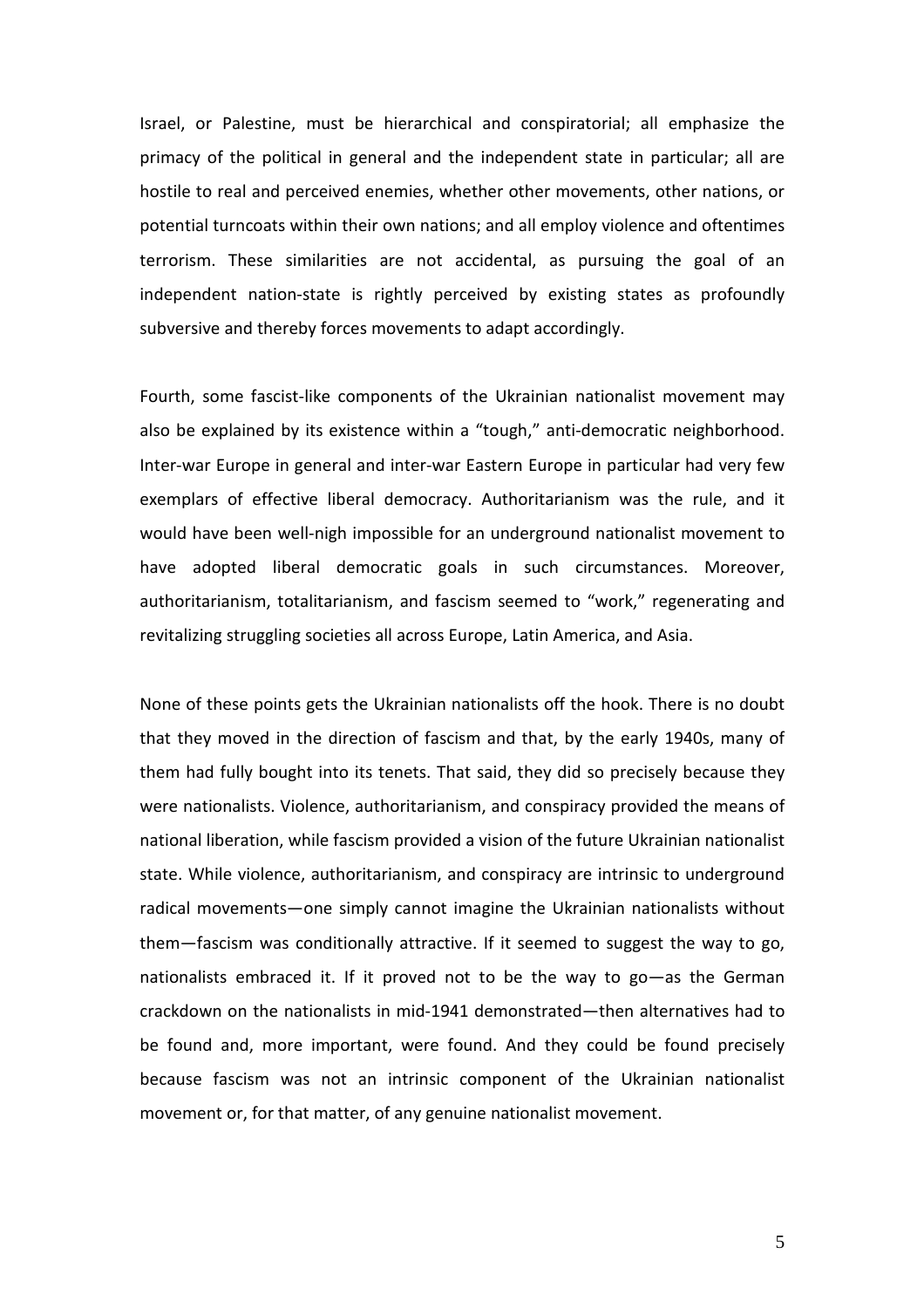## Did the OUN collaborate with Nazi Germany?

Another excursion into definitions is imperative. Individuals or groups who abandon their sovereign aspirations and serve another power's goals are generally called collaborators. Individuals or groups who retain their sovereign aspirations and align with some power in pursuit of their own goals—even nondemocratic ones—are generally called allies. Marshall Petain abandoned French sovereignty and served Nazi Germany and is rightly called a collaborator. Neville Chamberlain retained his country's sovereignty while abetting Nazi Germany's goals in Munich and is rightly called an appeaser. Joseph Stalin retained Soviet sovereignty while cooperating with Nazi Germany and is rightly called an ally of Hitler. President Roosevelt retained American sovereignty and pursued his country's goals together with the Soviet Union and is rightly called an ally of Stalin.

Bandera and the OUN he led aspired to great things in 1940-1941. They imagined themselves not as Berlin's underlings, but as Berlin's allies. They hoped for an alliance with Nazi Germany against the Soviet Union, which had just occupied the Ukrainian-inhabited territories of eastern Poland and brutally imposed a bloody revolution from above. Much to the Nazis' surprise, the Bandera nationalists issued a proclamation of independence of June 30, 1941 in which they declared their support of Hitler's New Europe. Fortunately for the Ukrainian nationalists, the Nazis failed to oblige, cracking down on the OUN in mid-1941, imprisoning Bandera in Sachsenhausen and two of his brothers in Auschwitz, and inadvertently saving the nationalists from a collaborationist and possibly fascist fate. The Bandera nationalists then went underground and eventually came to lead a massive popular resistance movement that fought both the Germans and, eventually, the Soviets. German documents amply illustrate the degree to which the Nazi authorities regarded the Banderabewegung as a serious, anti-German force.

In sum, Bandera and the OUN wanted to be allies of Nazi Germany, while Nazi Germany wanted them to be collaborators. The June 30<sup>th</sup> proclamation of independence revealed just what radically, uncompromisingly nationalist goals the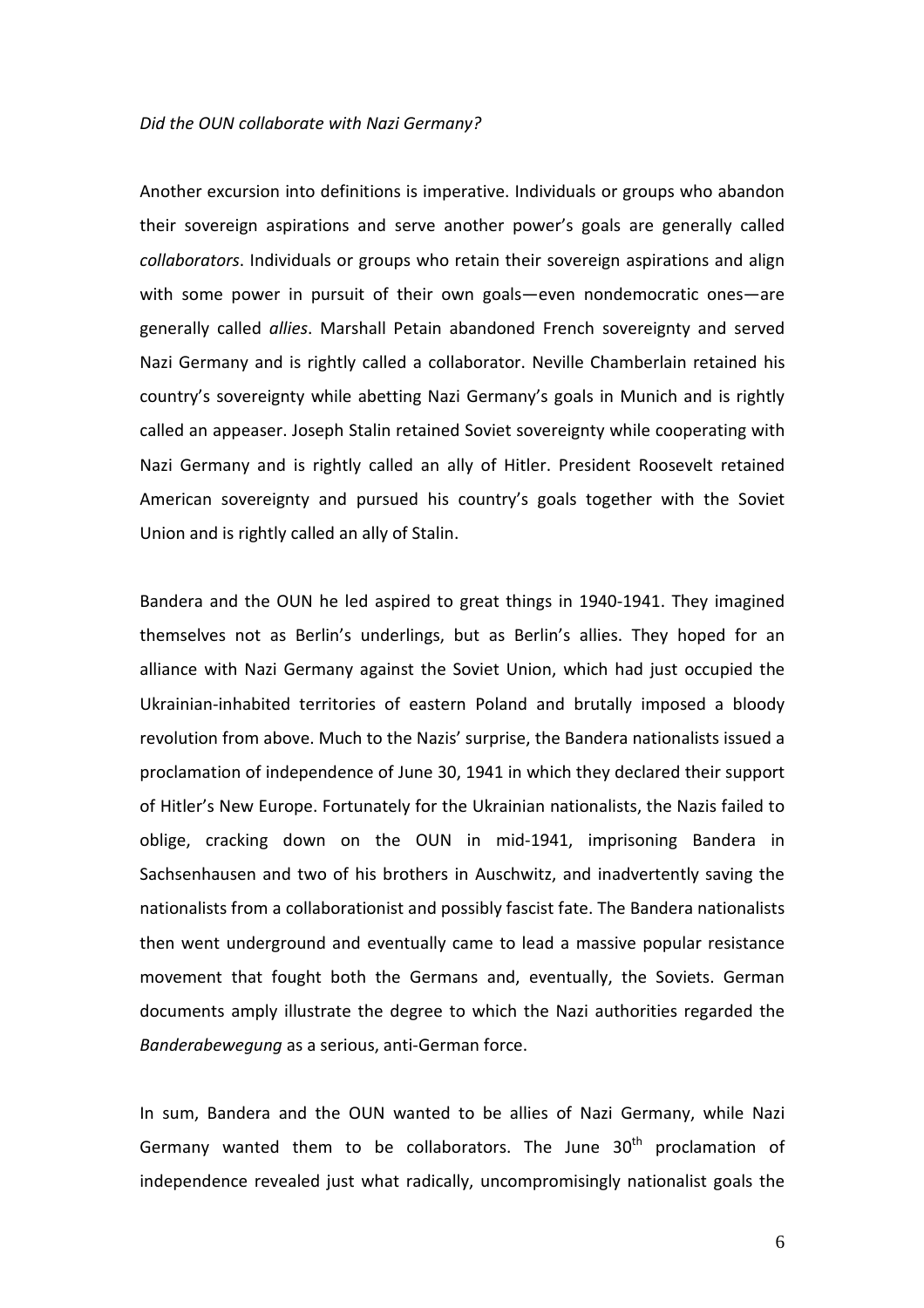OUN had in mind. But an independent Ukrainian nation state, even if led by nationalists with fascist leanings, was an unacceptable ally for Nazi Germany, which wanted pliant, non-sovereign Ukrainian collaborators instead.

To be sure, even though the OUN-B turned against Nazi Germany, it did not therefore immediately become a modern democratic organization with a liberal commitment to human rights. Instead, the OUN's travails with Nazi Germany exposed it to contradictory forces that eventually moved it away from authoritarianism and toward greater democracy and tolerance, but not without zigzags. On the one hand, the nationalists continued to lead a violent resistance movement that brooked little democratic governance. Moreover, they continued to see the Poles and to a far lesser extent the Jews as the enemies of Ukrainian independence. Poles were the primary obstacle—both theoretically, because it was their state that had to be dismantled for an independent Ukraine to exist; and practically, because they held, or hoped during the war to reacquire, the levers of power in western Ukraine. Not surprisingly perhaps, nationalist enmity toward Poles, together with a strategic calculation by both sides that strategically important territory had to be seized before the Germans retreated and the Soviets approached, led to the bloodbaths in Volhynia in mid-1943. On the other hand, the nationalists discovered in their disappointing encounters with the Soviet Ukrainian population and as a result of their bitter experience with Nazi Germany that radical nationalism without democracy had limited appeal. By 1943-1944, they officially adopted a significantly more democratic and nationally inclusive program; by the late 1940s and early 1950s, that program acquired substantial social democratic elements.

Whether considered ethnic cleansing or inter-ethnic strife, the Ukrainian-Polish violence in Volhynia bears comparison, not with the state-directed destruction of ethnic groups by Nazi Germany, Ustasha Croatia, or Vichy France, but with the ethnic violence of Algerians against French pieds noirs, of Irish nationalists against the British, of Palestinian nationalists against Israelis, and of Jewish nationalists against Palestinians. In all these instances, nationalists attacked and killed members of nations that held political power or controlled contested territory. Their methods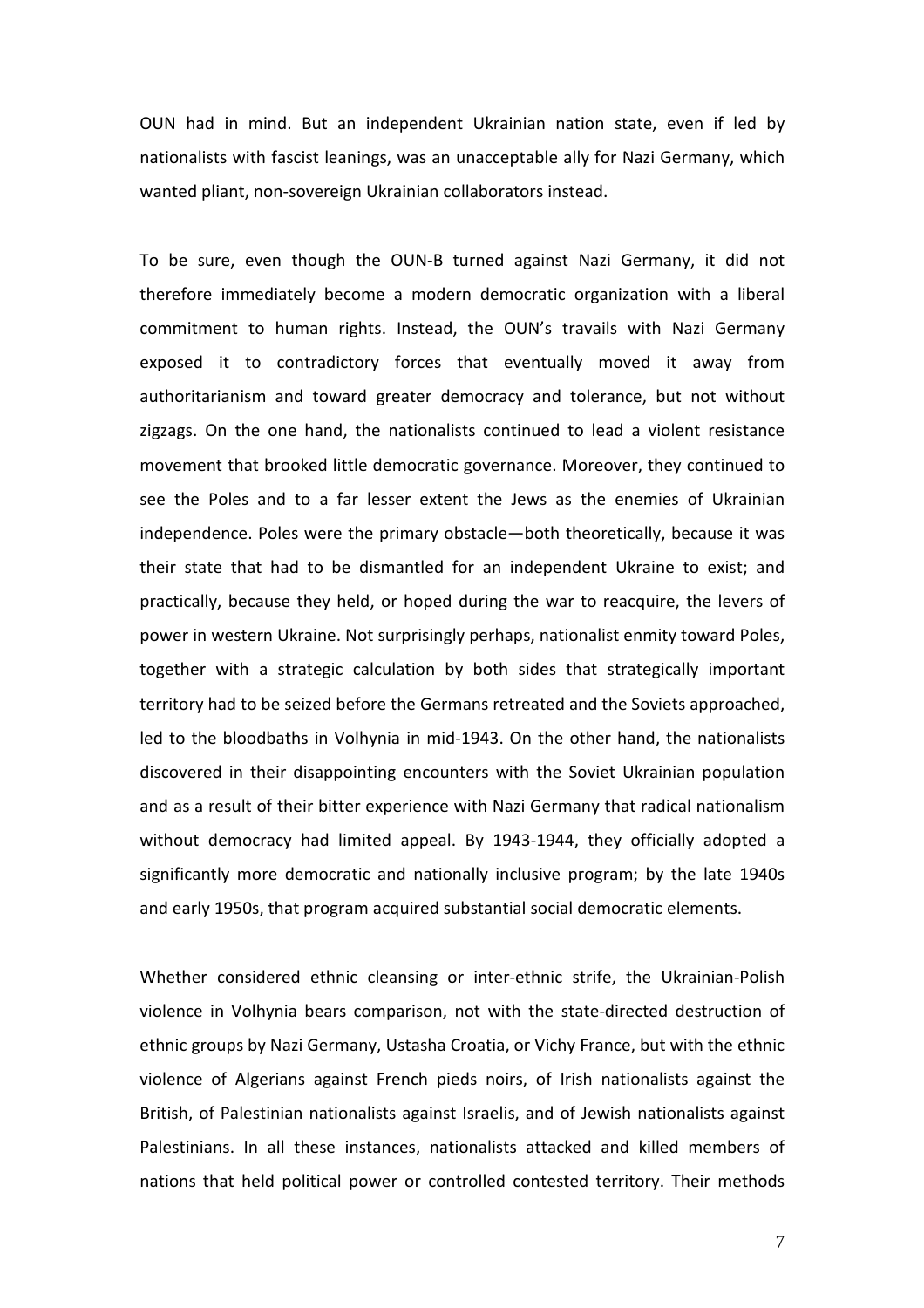may be despicable—although they are not necessarily more despicable than the horrors of state-generated wars—but they are not the actions of fascist brutes with no sense of strategic rationality.

#### What does Bandera represent?

Soviet propaganda always demonized the nationalists, not for their violations of human rights—after all, who were the Soviets to care about human rights after inventing the Gulag?—but because of their opposition to Stalinist rule. The nationalists suffered over 150,000 casualties, while inflicting over 30,000 on Soviet troops and police units in the period between 1944 and 1955. Hundreds of thousands of nationalist sympathizers were also deported or imprisoned in the Gulag. The post-war nationalist resistance movement enjoyed vast support among the Ukrainian population of Western Ukraine precisely because it stood for opposition to Stalinism and its genocidal aspirations. Over the years, as Soviet rule became more entrenched, active popular support dwindled, but the Bandera nationalists continued to symbolize the cause of national liberation.

Soviet demonization of the nationalists promoted and created a deeply rooted image of them as savage cutthroats with no political or ideological agenda except for death and destruction. This image took root in, above all, the heavily Sovietized parts of eastern and southern Ukraine, which had served as strongholds of Communist Party rule. Russians and Russian speakers picked up on official cues and frequently insulted nationally conscious Ukrainians who dared to speak their own language by referring to them as "Banderas." When the Soviet Union collapsed in 1991 and new states emerged on its rubble, Ukrainians—like all the other non-Russians—began questioning Soviet propaganda and constructing their own histories. What Soviet propagandists and historians had assiduously ignored or distorted became the object of research, discussion, and debate. What Russian chauvinists had used as a term of opprobrium—Bandera—became a term of praise, much in the way that African Americans appropriated the "N word" and gays the term "queer."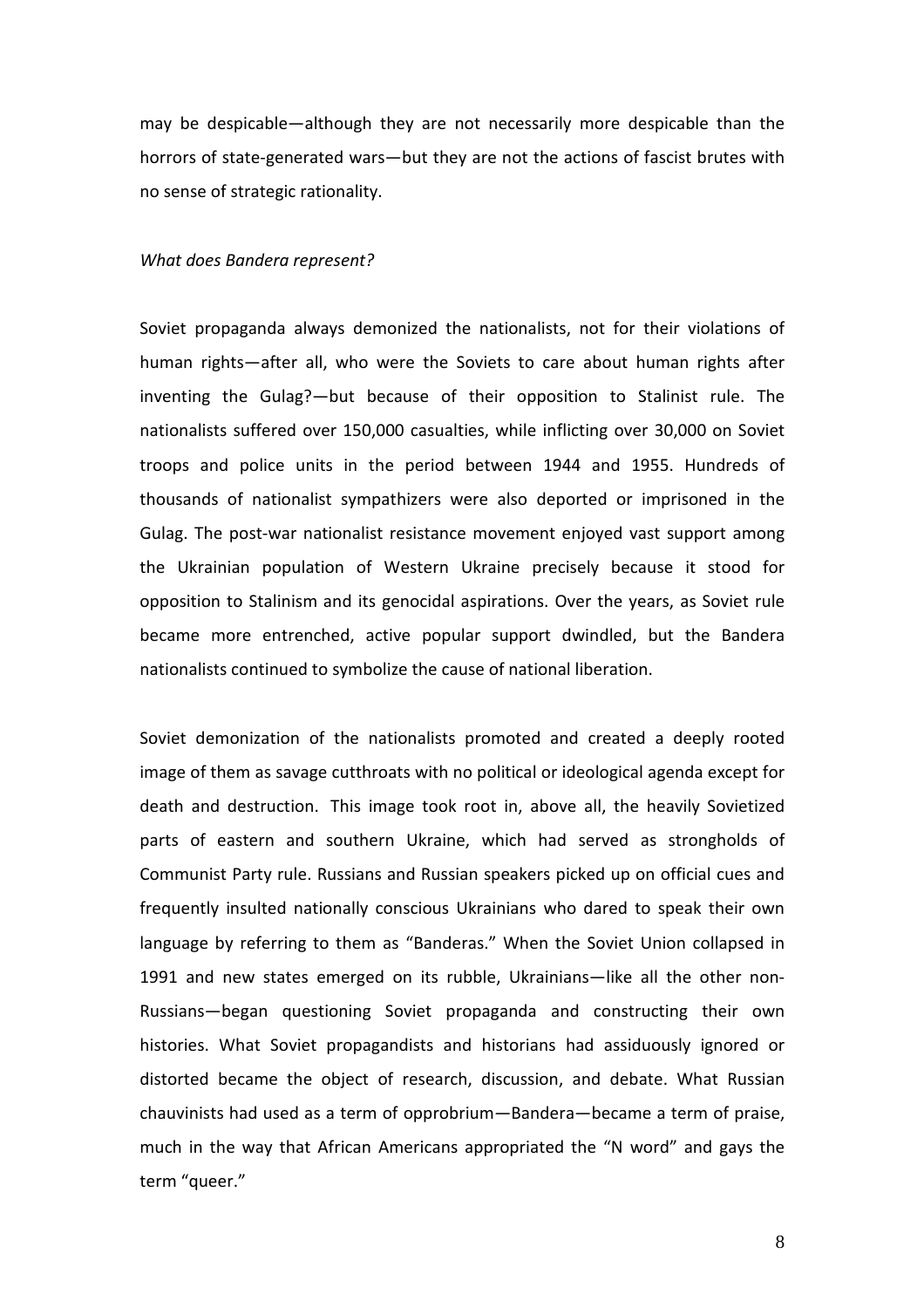For the Russians, the quest for historical memory meant, under Vladimir Putin, accepting Stalin and Stalinism as qualified goods. For the non-Russians, and especially for the Ukrainians, the quest for historical memory became inextricably connected to the search for an anti-Soviet identity. For Ukrainians, these discoveries were especially painful. Ukraine had experienced astounding human losses in the first half of the twentieth century. According to a 2008 study of the Moscow-based Institute of Demography, Ukraine suffered close to 15 million "excess deaths" between 1914 and 1948 at the hands of imperial Germany, the Soviet Union, and Nazi Germany. The attention of Ukrainian historians also centered on the Great Famine of 1932-1933, the Holodomor, which took some 4 million lives, at a rate of about 25,000 a day.

Unsurprisingly, Ukrainians began reexamining the villains of Soviet propaganda— Bandera and the nationalists. Most Ukrainian historians are actually quite objective in their treatment of the movement, seeing both its virtues and sins. Contemporary Ukrainians who regard Bandera as a hero lionize his and his movement's implacable opposition to the Soviet Union in 1939-1955. No one regards the nationalists' violence against Poles and Jews as laudable, but few regard it as central to what Bandera and the nationalists represent: a rejection of all things Soviet, a repudiation of anti-Ukrainian slurs, and unconditional devotion to Ukrainian independence. Bandera and the nationalists are also seen as the polar opposites of the corrupt, incompetent, and venal Ukrainian elites who have misruled Ukraine for the last twenty years.

Of course, this popular reading of Ukrainian history is one-sided, and a full account would entail both the good and the bad things Bandera and the nationalists did. But one-sided historical readings are not unusual, especially among insecure nations struggling to retain their new-found independence. In their national narratives, Algerians overlook the massacres of the French by Algerian nationalists, Palestinians overlook the violence against Israelis, and Israelis overlook the expulsion of Palestinians. By the same token, even the self-confident Americans remember Harry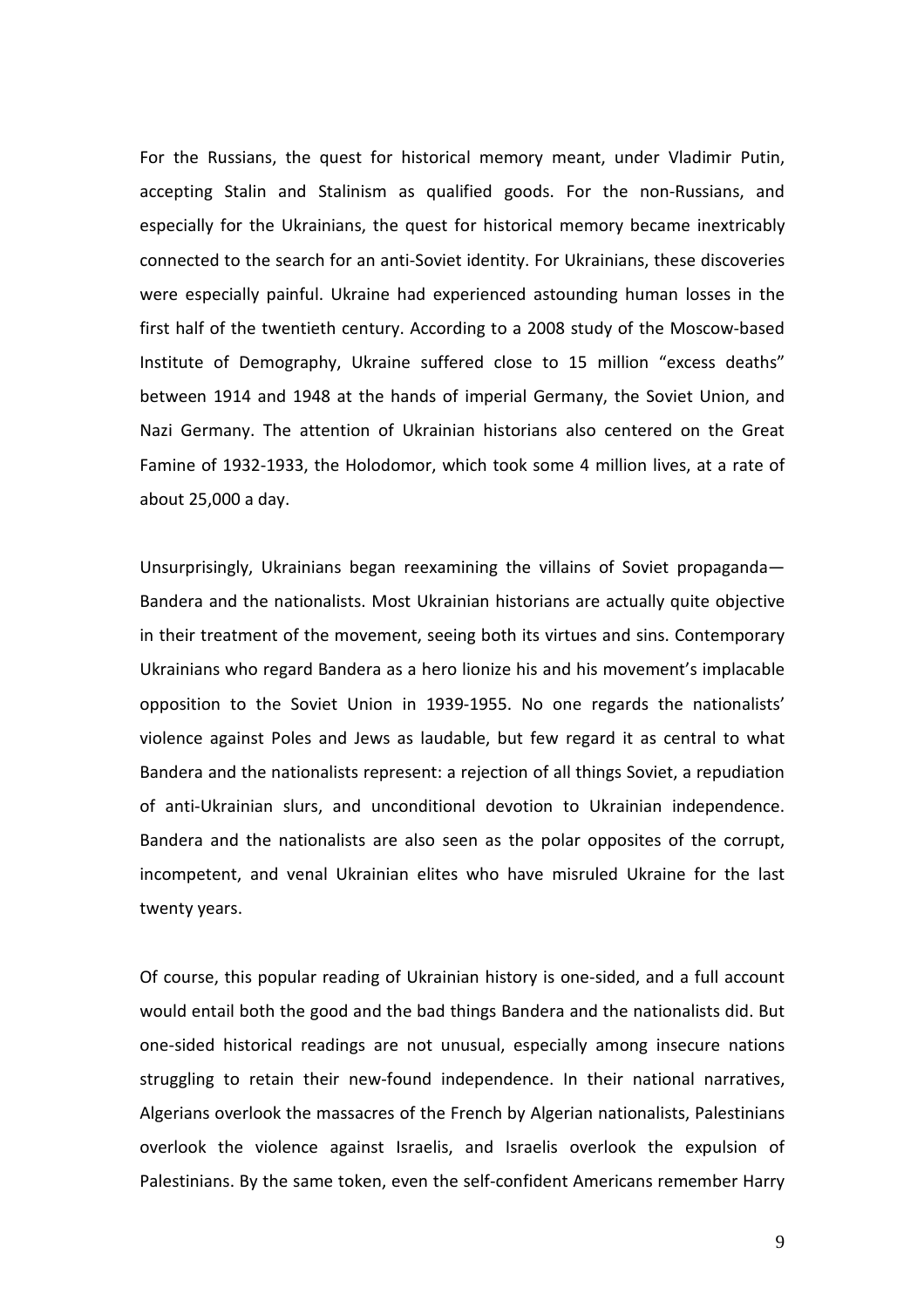Truman for his conclusion of the war, and not for his decision to destroy innocent Japanese civilians in Hiroshima and Nagasaki.

Bandera became especially popular as the noble ideals of the 2004 Orange Revolution were progressively tarnished by the heroes of that revolution, President Yushchenko and Prime Minister Yulia Tymoshenko. The more unpopular Yushchenko became, the more he promoted Bandera and the nationalists, in the hope that some of their idealistic glow would rub off on him. Unfortunately, Yushchenko's illconsidered conferral of Hero status on Bandera threw a wrench into the more or less even-tempered discussion of the nationalists and their legacy. Yushchenko's critics among them Vladimir Putin and other official representatives of the Russian state that has rehabilitated Stalin—added fuel to the fire with their irresponsible accusations of fascism. At this point, a sensible discussion is almost impossible in the highly politicized atmosphere surrounding Bandera.

# Does Bandera deserve a Hero of Ukraine award?

Yushchenko's decision to confer a Hero of Ukraine award on Bandera was illconsidered because it was neither urgent nor necessary. After all, why now, if Bandera had been dead for 51 years? And why Bandera, when Ukraine has so many prominent liberals and democrats to choose from? Yushchenko's motivations become clearer if we recall that the award enhanced his own political credentials among his potential electorate. In that sense, conferral of the award was an almost exclusively political act. That said, Yushchenko was also acting according to the ground rules followed by all Ukrainian presidents who have granted major state awards for reasons having little to do with actual achievements.

The Hero of Ukraine award was created in 1998 by then President Leonid Kuchma, very much on the spirit of the Hero awards formerly popular in the Soviet Union. Since its creation, the Hero of Ukraine award has been granted to a total of 194 individuals, the vast majority of whom are nonentities with few heroic characteristics. Some, such as Vyacheslav Chornovil, Mykola Rudenko, Ivan Dzyuba,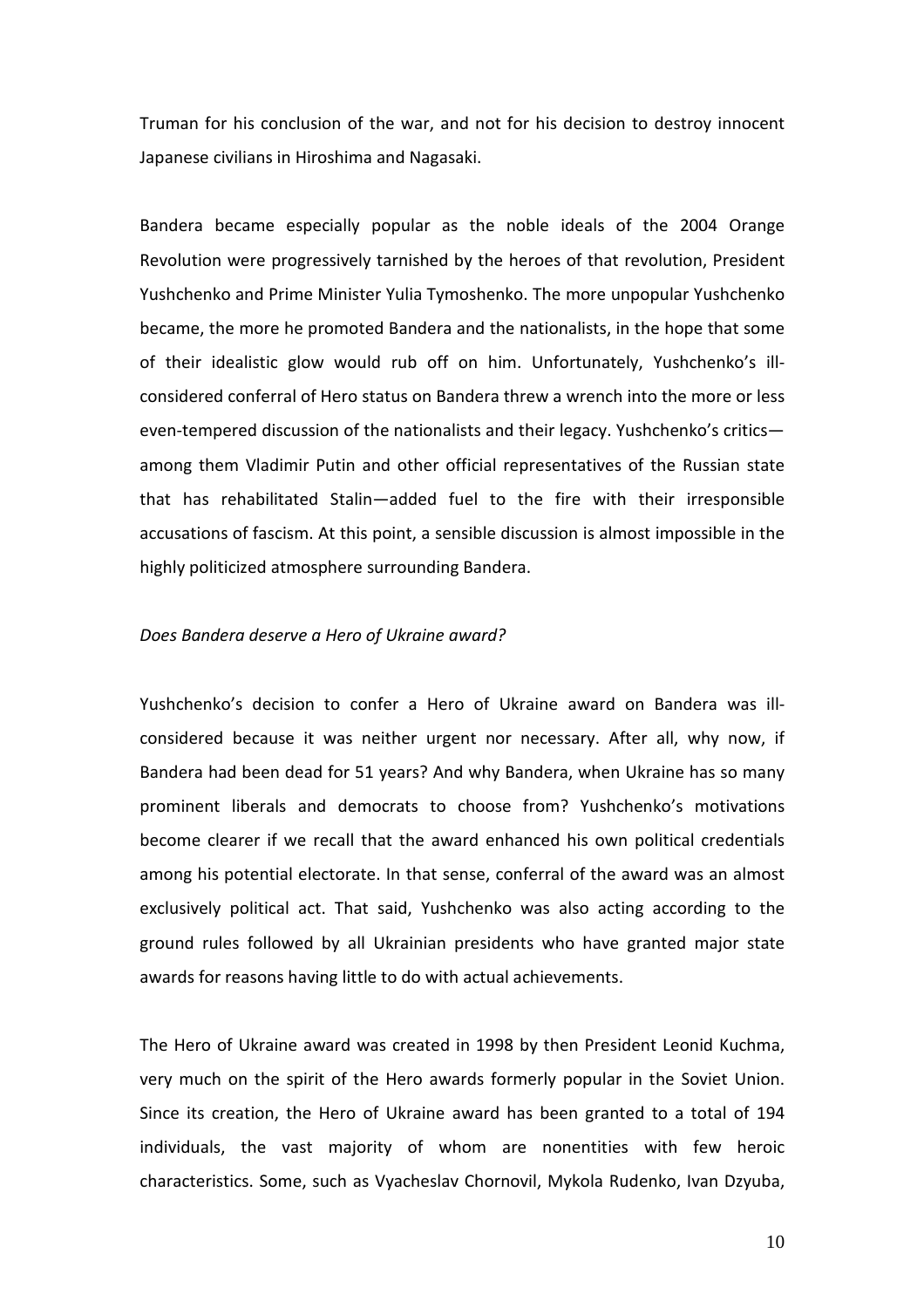Levko Lukyanenko (who has recently taken to making anti-Semitic statements), and Vasyl Stus were courageous Soviet-era dissidents who did indeed act heroically. Others, such as Nina Matviyenko, Dmytro Hnatyuk, and Sofia Rotaru, were prominent singers with no known acts of heroism to their credit. The same holds true for boxer Vitaliy Klychko, footballer Andriy Shevchenko, and weight lifter Serhiy Bubka. And then there are former President Leonid Kravchuk, former Prime Minister Yukhym Zvyahilsky, and current parliamentary Speaker Volodymyr Lytvyn. Kravchuk did negotiate Ukraine's independence, but he also served as head of the Ukrainian Communist Party's counterpropaganda division for many years. Zvyahilsky was charged with corruption and fled to Israel. Lytvyn, who also has academic aspirations, has been accused of plagiarism; worse he may have been involved in the disappearance of journalist Heorhiy Gongadze, himself a recipient of the award, in 2000.

Lest one think that these award recipients are anomalies, consider who has received another of Ukraine's highest awards, the Order of Prince Yaroslav the Wise, established in 1996. These individuals include, among many others, President Nelson Mandela of South Africa; President Saparmurat Niyazov of Turkmenistan, the Turkmenbashi; P.V. Balabuyev, chairman of the Board of Directors of the Russian-Ukrainian Consortium of Medium Transport Aircraft, Kofi Annan, secretary general of the United Nations; Mary Beck, Ukrainian-American activist from Detroit; Moscow's Mayor Yurii Luzhkov; Viktor Chernomyrdin, Russian ambassador to Ukraine; Atamurat Niyazov, the father of President Saparmurat Niyazov of Turkmenistan; and Yuri Shymko, Ukrainian-Canadian activist.

Like the recipients of the Hero of Ukraine award, these recipients are a very mixed lot. Some are distinguished individuals, but many are not. Some of the recipients are nice people, but some—such as Chernomyrdin, Luzhkov, and the Turkmenbashi—are not. All in all, it seems reasonable to conclude that the Order is as much a tool of policy, as a genuine acknowledgement of outstanding service. Ukraine's leaders are quick to bestow the Order on the gas-rich Turkmen dictator and his long-deceased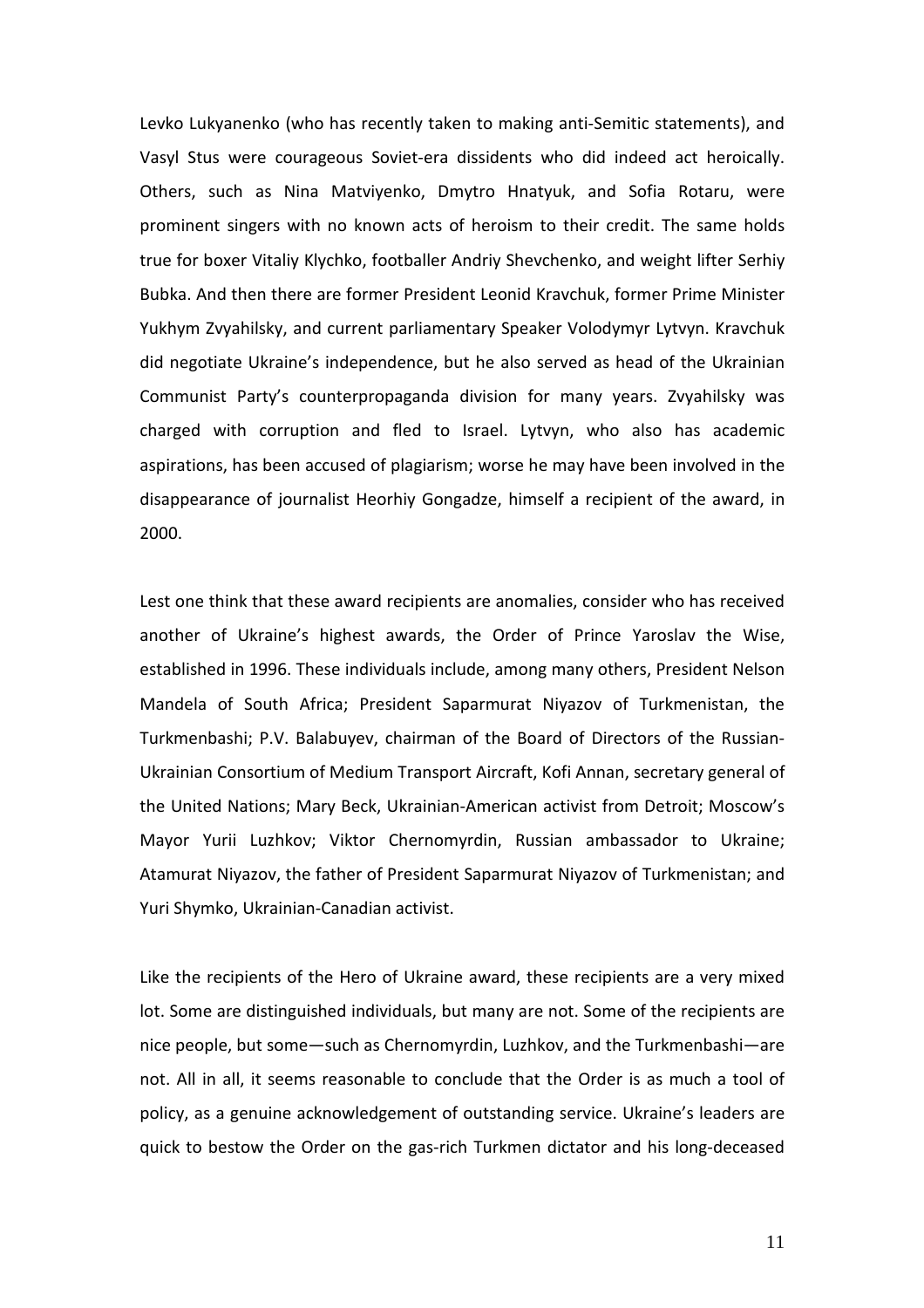father, influential Russian policy makers, and important foreign diplomats for obvious reasons of state.

A closer look at Ukraine's top awards suggests that they are largely meaningless and overwhelmingly political exercises. Bandera probably deserves the Hero of Ukraine award as much—or as little—as any of its other recipients. If the European Parliament is truly worried about what Ukraine's awards mean for European values, it would do well to review all past recipients and issue corresponding resolutions.

#### Does conferral of Hero of Ukraine status represent a disregard for European values?

The answer to this question partly depends on what one means by European values. Viewed historically, European values include above all militarism, racism, anti-Semitism, imperialism, and chauvinism. The values of democracy and human rights are a relatively recent historical addition to the plate and, strictly speaking, are not so much European values as the officially declared values of the European Union. Worse, these EU values are violated as often as they are observed—by Europeans themselves. Consider just one example of an award that produced no outcries from Europeans or from the EU's institutions.

One could easily argue that, when President Jacques Chirac conferred the Grand Cross of the Legion of Honor on Russia's president on September 23, 2006, he effectively rehabilitated one of the twentieth century's bloodiest secret police organizations and dishonored the millions who died in Soviet concentration camps. After all, Vladimir Putin not only quashed democracy in Russia, but he is also proud of having served in the KGB, which together with its predecessors terrorized, tortured, killed, and imprisoned millions in the Gulag. While this kind of association should have raised eyebrows, European policy makers, scholars, and journalists accepted Putin's choice as if it were merely a career move. German Chancellor Gerhard Schröder even went so far as to call Putin a "real democrat" at the height of Ukraine's Orange Revolution in late 2004.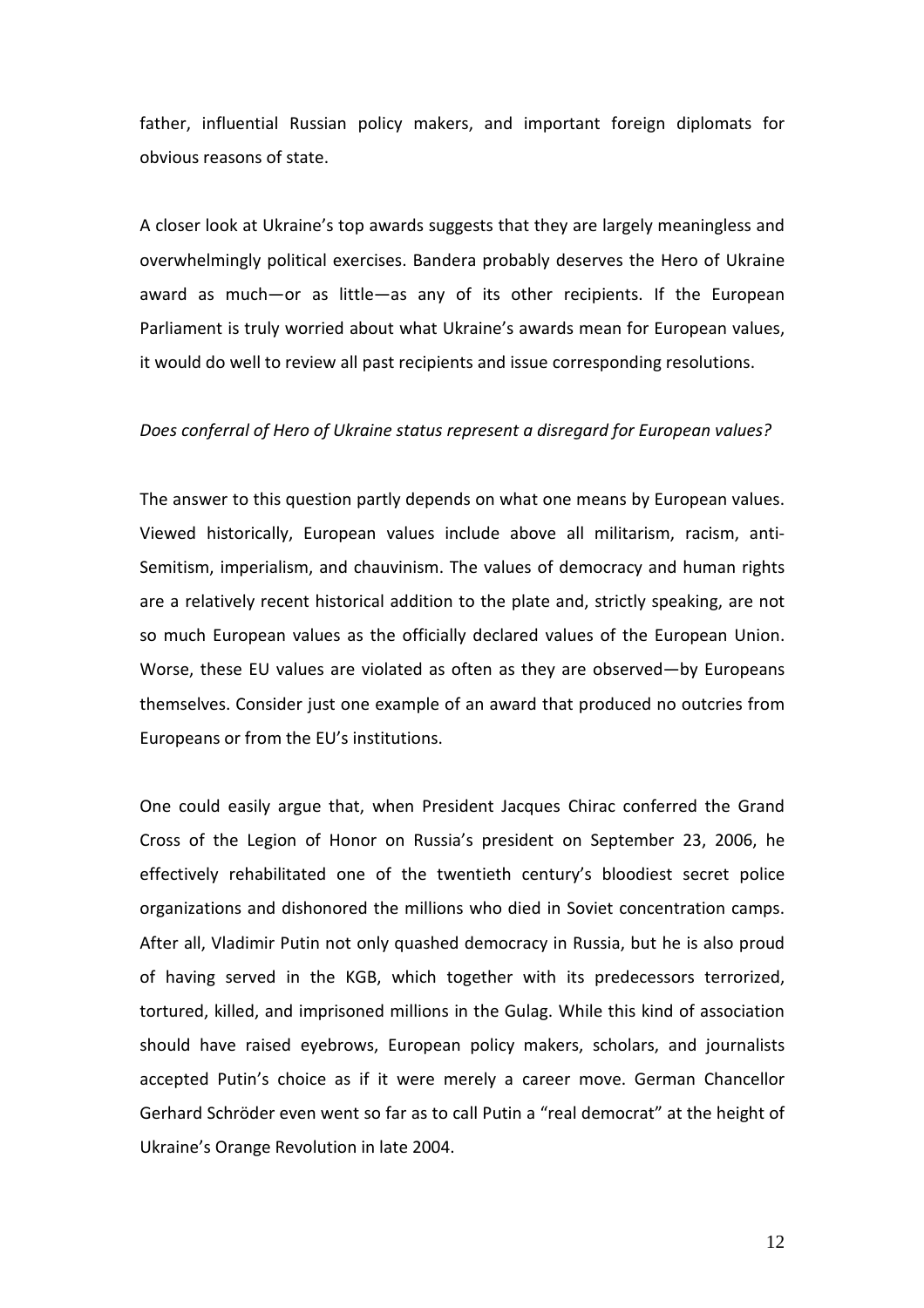Naturally, a tu quoque argument such as this does not justify Bandera's Hero of Ukraine award, but it does place it in perspective. If Putin can receive a Grand Cross and Menachem Begin, Yasser Arafat, and South Africa's ex-racist president, Frederik Willem de Klerk, can receive the Nobel Peace Prize, then Bandera can be deemed a hero. The honors bestowed on Putin, Begin, Arafat, and de Klerk surely represent at least as much of a disregard for EU values as Bandera's. Strictly speaking, none of them should have been recognized, as each of them had a decidedly checkered past ranging from belonging to a criminal secret police to engaging in terrorism to supporting apartheid. But recognized they were precisely because recognitions are political actions that reward particular achievements and not historically nuanced judgments of an individual's entire life. Putin supported France; Begin and Arafat promoted peace; de Klerk dismantled apartheid; and Bandera resisted Soviet totalitarianism.

In condemning Bandera's Hero of Ukraine status the European Parliament injected itself into contemporary Ukrainian politics in a way that has thus far had primarily unfortunate consequences. Many nationally conscious Ukrainians—who represent the core of Ukraine's civil society and democratic movement—resent being singled out for their views of their heroes and point to double standards and European hypocrisy. In turn, the anti-democratic forces—who generally support sanitized Soviet versions of the past and tend to align with the Kremlin's authoritarian project—have used the resolution to promote their anti-democratic and anti-Ukrainian agendas. Ironically, if unintentionally, the European Parliament has effectively joined forces with the anti-democrats and chauvinists and served to undermine Ukrainian democracy.

At this point, it is unclear just how this Gordian knot can be cut. If the European Parliament amends its resolution, it will look ineffective. If it does not, it will continue to play an unconstructive role in Ukraine's messy politics. If President Viktor Yanukovych rescinds the award, he will unleash a storm of protest from Ukrainians who will view his action as an anti-Ukrainian—and not an anti-Bandera move. If he does not rescind the award, Yanukovych will be ignoring Europe and